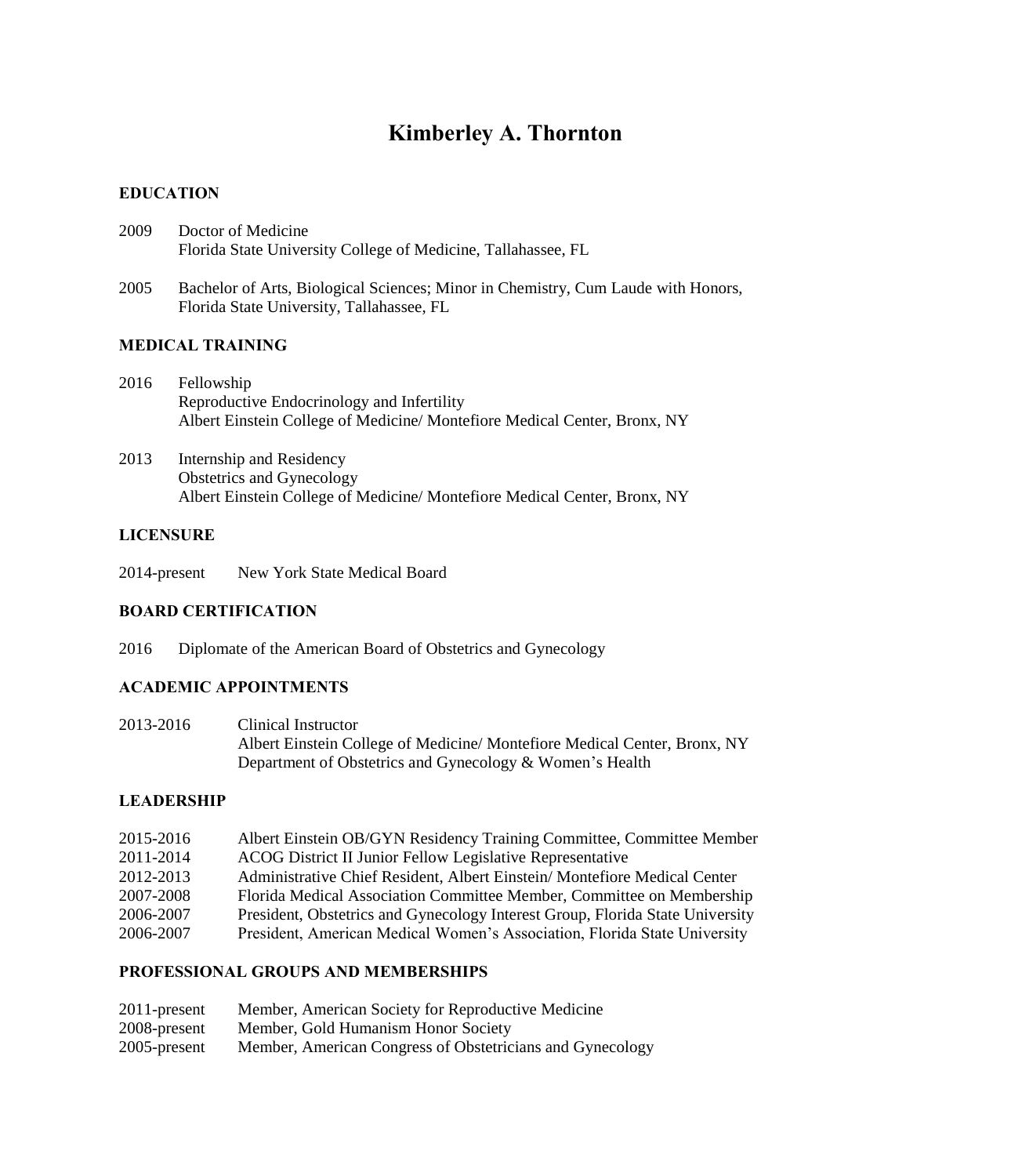#### **AWARDS AND HONORS**

| 2012/2014 | ACOG Congressional Leadership Conference sponsored legislative delegate, Washington DC     |
|-----------|--------------------------------------------------------------------------------------------|
| 2009      | Merritt Ryals Clements MD Award for Excellence in Obstetrics and Gynecology, Florida State |
|           | University                                                                                 |
| 2009      | Regional Campus Dean's Award, Florida State University College of Medicine                 |
| 2008      | Gold Humanism in Medicine Honor Society                                                    |
| 2007      | Alpha Omega Alpha (AOA) Carolyn L. Kuckein Student Research Fellowship                     |
| 2005-2008 | Florida State University College of Medicine Foundation Scholarship                        |
| 2004-2005 | Howard Hughes Medical Institute Research Fellowship                                        |
| 2001-2005 | Florida State University 21 <sup>st</sup> Century Scholarship                              |

# **PEER REVIEWED SCIENTIFIC ABSTRACTS**

#### **POSTER ABSTRACTS**

- 2016 **Thornton K**, Asemota O, Jindal S, Charron M, Buyuk E. *High Fat Diet and Obesity Impair Steroidogenic Response to Superovulation*. Society for Reproductive Investigation Annual Meeting, Montreal, Canada March 2016
- 2016 **Thornton K**, Asemota O, Jindal S, Charron M, Buyuk E. *Gene Expression Related to Folliculogenesis and Steroidogenesis Increases with Aging.* Society for Reproductive Investigation Annual Meeting, Montreal, Canada March 2016
- 2015 **Thornton K**, Asemota O, Jindal S, Charron M, Buyuk E. *Obesity and high fat diet impair response to superovulation by suppressing genes involved in ovarian folliculogenesis*. American Society for Reproductive Medicine Annual Meeting, Baltimore, MD, October 2015
- 2015 Chang S, **Thornton K**, Lieman H, Jindal S, Buyuk E. *Progesterone (P4) elevation on day of human chorionic gonadotropin (HCG) trigger predicts lower pregnancy rate during in vitro fertilization (IVF) and intracytoplasmic injection (ICSI) cycles*. American Society for Reproductive Medicine Annual Meeting, Baltimore, MD, October 2015
- 2015 **Thornton K**, Turker L, Berger D, Hickmon C, McAvey B. *Donor sperm intrauterine insemination: a comprehensive study of natural cycles, ovulation induction and gonadotropin injection*. Society for Reproductive Investigation Annual Meeting, San Francsico, CA, March 2015.
- 2012 **Thornton K**, McAndrew T, Rosser M. *Health Care Advocacy: Perceptions and Understanding Among Ob/Gyn Residents*. American Congress of Obstetricians and Gynecologists Annual Clinical Meeting, New Orleans, LA, May 2013.
- 2011 **Thornton K**, Sun Y, Shu J, Kyei K, Neal- Perry G. *Kisspeptin Antagonists: A Novel Therapy for Gonadotropin and Gonadal Steroid Down Regulation.* American Society for Reproductive Medicine Annual Meeting, Orlando, FL, October 2011.